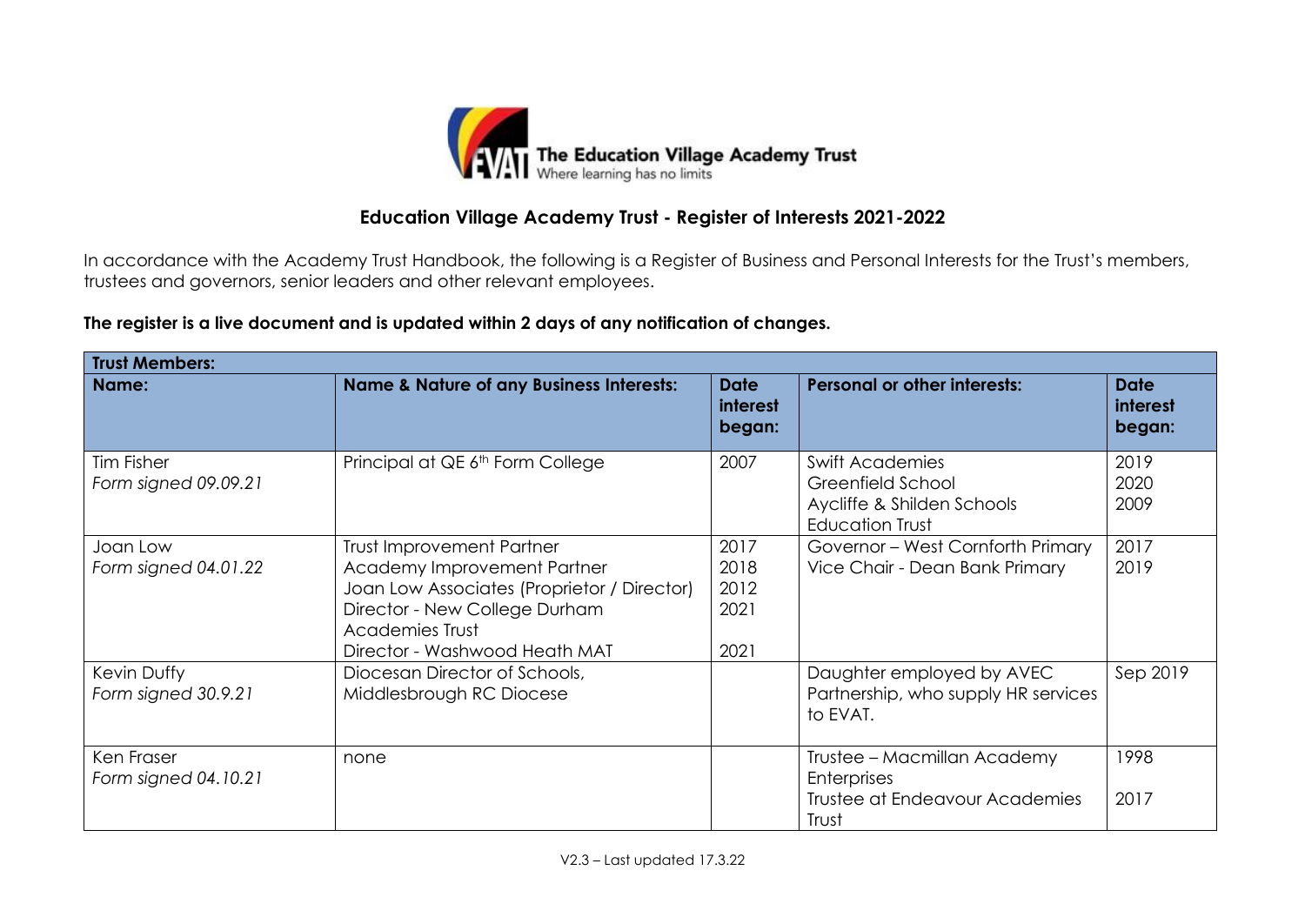|                                        |                                                                 |      | Trustee - Morpeth Rugby Football<br>Club | 1972              |
|----------------------------------------|-----------------------------------------------------------------|------|------------------------------------------|-------------------|
|                                        |                                                                 |      | Member of School and College<br>Leaders  | From<br>Inception |
| Raman Sanghera<br>Form signed 02.12.21 | none                                                            |      |                                          |                   |
| Sarah Monk<br>Form signed 02.02.22     | Husband MD/Shareholder,<br><b>Upex Electrical Distributions</b> | 2007 | none                                     |                   |

| Trustees:                                              |                                                                                                        |                                   |                                                             |                                   |
|--------------------------------------------------------|--------------------------------------------------------------------------------------------------------|-----------------------------------|-------------------------------------------------------------|-----------------------------------|
| Name:                                                  | <b>Name and nature of any Business Interest:</b>                                                       | <b>Date</b><br>interest<br>began: | <b>Personal or other interests:</b>                         | <b>Date</b><br>interest<br>began: |
| Mike Butler CEO<br>Form signed 03.9.21                 | Chief Executive - Education Village<br><b>Academy Trust</b>                                            | Jan 2015                          | Founder and Director - Align<br>Education LTD (Consultancy) | 01.05.2014                        |
|                                                        |                                                                                                        |                                   | Member of Ascent Academies<br>Trust                         | Jan 2019                          |
| <b>Helen Radcliffe</b><br>Chair<br>Form signed 03.9.21 | External Programme Manager - Durham<br>County Council - Progression and<br>Learning, Education Service | Sept 2014                         |                                                             |                                   |
| Kit Dixon<br>Vice Chair<br>Form signed 02.09.21        | Works for the Education and Skills Funding<br>Agency                                                   | Feb 2013                          | Has a child attending Beaumont<br>Hill Academy              | 2018                              |
|                                                        |                                                                                                        |                                   | <b>ESC member Beaumont Hill</b><br>Academy (parent)         |                                   |
|                                                        |                                                                                                        |                                   | Chair of the Finance, Audit Risk<br>and Resources Committee |                                   |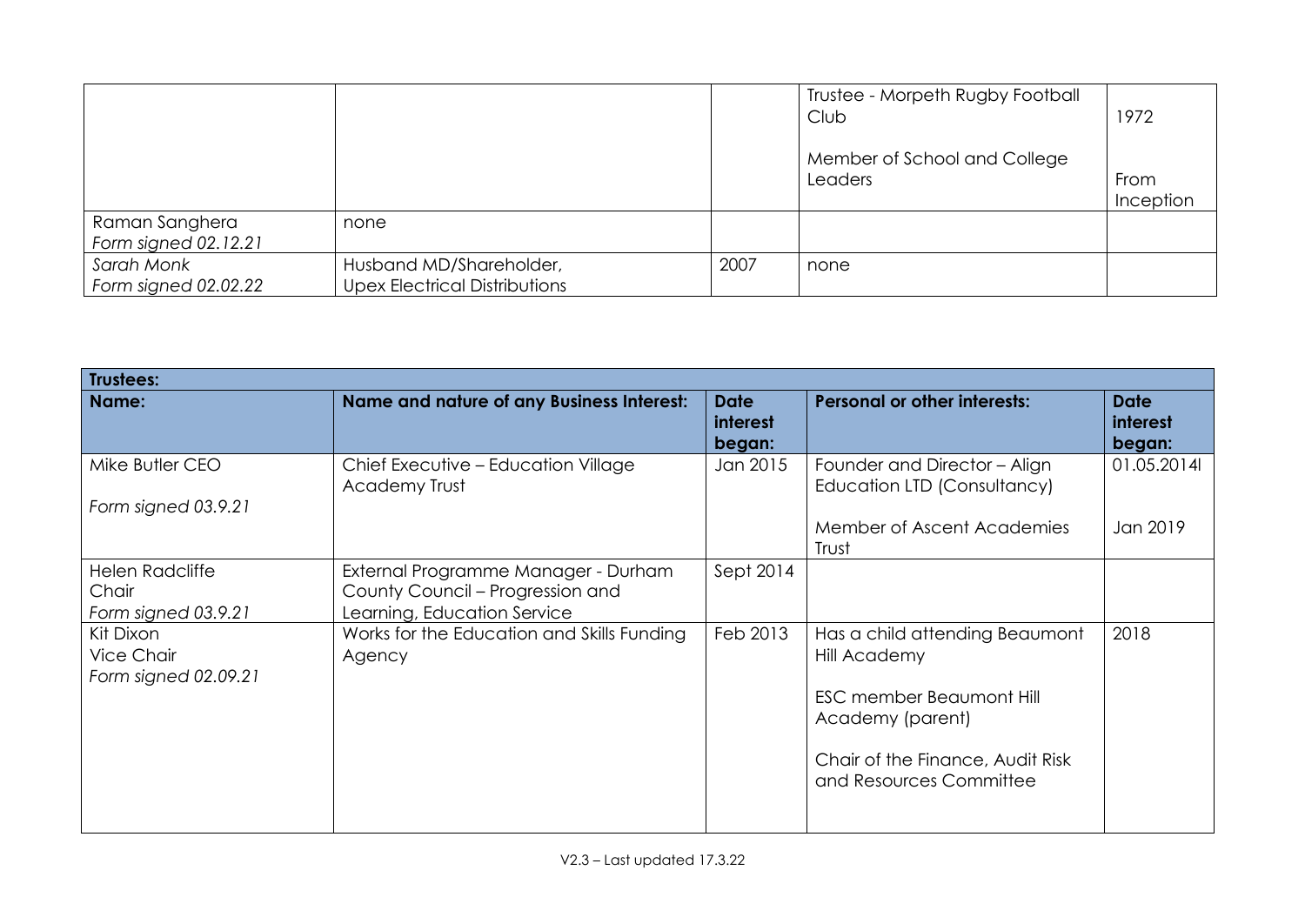|                                                          |                                                                   |                      | A relative is Head Teacher at<br>Houghton le Spring and Mill Hill<br>Nursery school                                    | 2015             |
|----------------------------------------------------------|-------------------------------------------------------------------|----------------------|------------------------------------------------------------------------------------------------------------------------|------------------|
| <b>Shirley Welsh</b>                                     | Head Teacher - Whinfield Primary School                           | Sept 2012            |                                                                                                                        |                  |
| Form signed 03.09.21                                     |                                                                   |                      |                                                                                                                        |                  |
| Chris Ashford                                            | Multi Agency Trainer - Darlington<br>Safeguarding Partnership     | Dec 2014             | Charity Trusteeship - SAKS<br>Academy                                                                                  | Feb 2019         |
| Form signed 02.9.21<br>See also Marchbank Free<br>School |                                                                   |                      | A member of the Beaumont Hill<br><b>Education Standards Committee</b><br>(ESC) and Marchbank Free School<br><b>ESC</b> | <b>July 2018</b> |
| <b>ED James</b><br>Form signed 12.09.21                  | <b>Bannatyne Fitness Ltd</b>                                      | <b>Nov 2020</b>      | Solicitors Regulation Authority<br>Trustee<br><b>Gateshead Harriers and Athletics</b><br>Club                          | Sept 2021        |
| Tim Hedger-Gourlay                                       | Lloyds Banking Group<br>Hedger-Gourlay Risk Services Ltd          | 01.11.21<br>Oct 2019 | Institute of Directors - member                                                                                        | Oct 2019         |
| Form signed 02.12.21                                     |                                                                   |                      | Changing the chemistry member<br>/ volunteer                                                                           | Feb 2021         |
|                                                          |                                                                   |                      | Trustee - Diamond Hall Infant<br>Academy Trust - Sunderland<br>Chair of Finance, Premises &<br>Audit Committee         | Feb 2020         |
| Scott Smith<br>Form signed 02.12.21                      | Managing Director, People Spark Solutions<br>Ltd - HR Consultancy | <b>June 2020</b>     | Chartered Institute of Personnel &<br>CPD Development (CIPD)<br>Enterprise Adviser for Heworth<br>Grange School        | 2011<br>Nov 2021 |
| Steve Clapham<br>Form signed 16.09.21                    | Director EdiT Learning Ltd                                        | May 2015             | Community Governor -<br>Hummersknott Academy                                                                           | March 20         |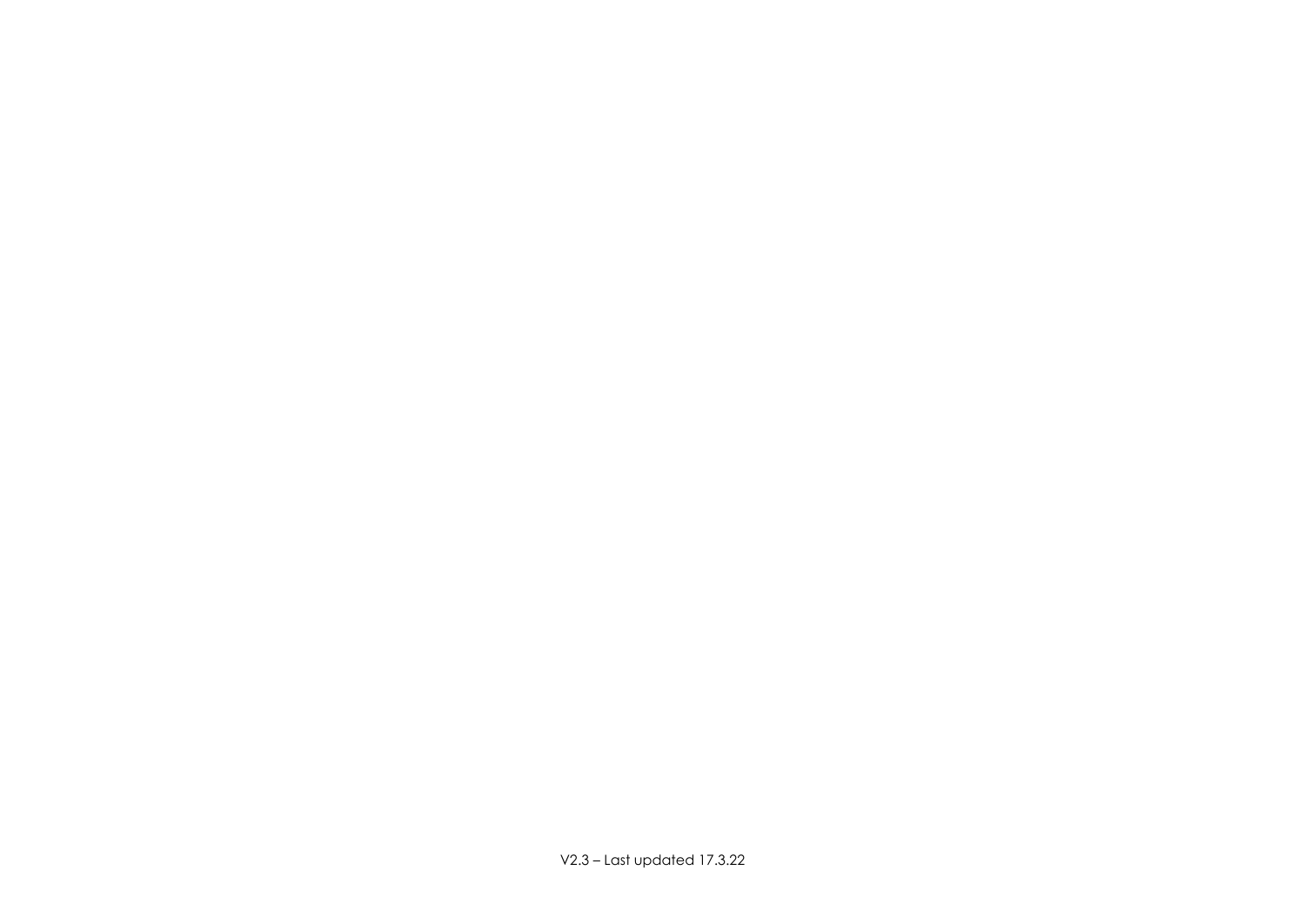| <b>Haughton Academy Education Standards Committee:</b> |                                                            |                                          |                                     |                                   |
|--------------------------------------------------------|------------------------------------------------------------|------------------------------------------|-------------------------------------|-----------------------------------|
| Name:                                                  | <b>Name &amp; Nature of any Business Interests:</b>        | <b>Date</b><br><i>interest</i><br>began: | <b>Personal or other interests:</b> | Date<br><b>Interest</b><br>began: |
| Jonathan Lumb<br>Form signed 03.09.21                  | Deputy Principal Haughton Academy                          | 2006                                     |                                     |                                   |
| Davina Jones - Vice Chair<br>Form signed 02.09.21      | None                                                       |                                          |                                     |                                   |
| Dr Leslie Fox<br>Form signed 10.9.21                   | None                                                       |                                          |                                     |                                   |
| Laurence Job<br>Last updated 02.09.21                  | Deputy Principal – Queen Elizabeth Sixth<br>Form College   | 2006                                     | Member – Swift Academies            | <b>Nov 2020</b>                   |
| <b>Helen Conley</b><br>Form signed 05.09.21            | Juniper Education - Haughton Academy.                      | 2019                                     |                                     |                                   |
| <b>Helen Witton</b><br>Form signed 21.09.21            | EE (Telecommunications and<br>Broadband), part of BT Group | 2019                                     |                                     |                                   |
| Kirsty Whitehouse<br>Form signed 02.12.21              | CFO - Eden Academy Trust - Hartlepool                      | 2019                                     |                                     |                                   |
| Stephanie Hall<br>Form signed 09.07.21                 | Haughton Academy - Teacher / Middle<br>Leader              | Sept<br>2013                             | Member of NEU                       | 2016<br>(approx.)                 |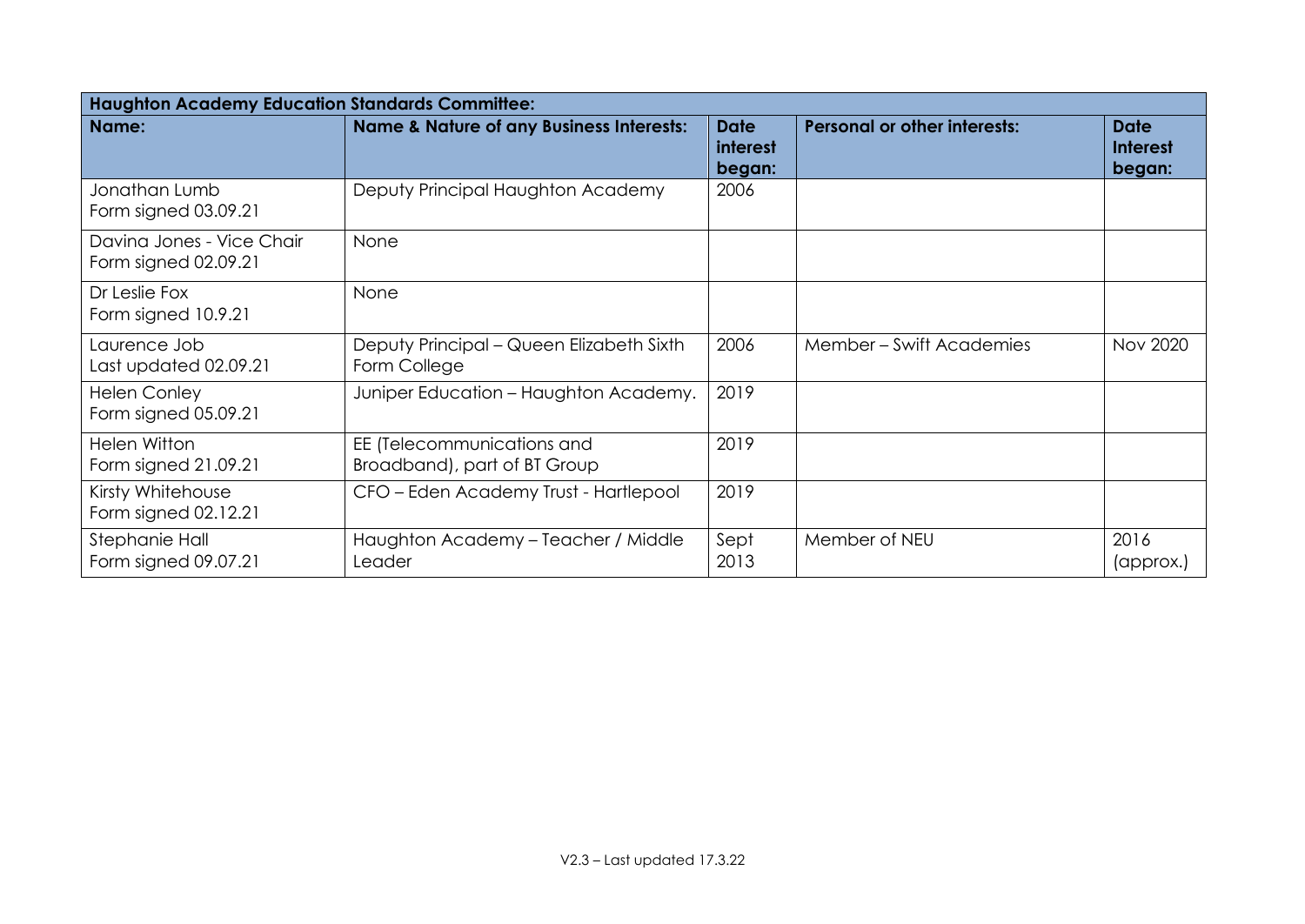| <b>Springfield Education Standards Committee:</b> |                                                                                                                                                                 |                                                   |                                                                  |                                          |  |
|---------------------------------------------------|-----------------------------------------------------------------------------------------------------------------------------------------------------------------|---------------------------------------------------|------------------------------------------------------------------|------------------------------------------|--|
| Name:                                             | <b>Name &amp; Nature of any Business Interests:</b>                                                                                                             | <b>Date</b><br><b>interest</b><br>began:          | <b>Personal or other interests:</b>                              | <b>Date</b><br><b>Interest</b><br>began: |  |
| <b>Richard Gartland</b><br>Form signed 08.9.21    | Principal of Springfield Academy                                                                                                                                | Sept<br>2017                                      | Spouse employed at Gurney<br>Pease Academy - J Gartland          | Sept 2017                                |  |
| Martin Brader - Chair<br>Form signed 17.09.21     | Durham University (Trevelyan College)                                                                                                                           | 2021                                              |                                                                  |                                          |  |
| Chris Archer - Vice Chair<br>Form signed 14.09.21 | None                                                                                                                                                            |                                                   | <b>Chair LGB Corporation Road</b><br>Primary School              | Sept 2018                                |  |
| Lynne Simpson<br>Form signed - 02.09.21           | Assistant Head Teacher at Springfield<br>Academy                                                                                                                | Sept<br>2019                                      |                                                                  |                                          |  |
| Jonathan Stout<br>Form signed - 23.09.21          | <b>AXA Insurance</b>                                                                                                                                            | Jan<br>2011                                       |                                                                  |                                          |  |
| Joan Mitchie<br>Form signed 07.09.21              | Headway Darlington & District<br>(Volunteer Manager)<br>Junior Neighbourhood Watch Newton<br>Aycliffe (Secretary)<br>Friendships Force Co Durham<br>(Secretary) | Nov<br>2020<br><b>Nov 20</b><br>19<br>Oct<br>2018 |                                                                  |                                          |  |
| <b>Rebecca Charlton</b><br>Form signed 01.10.21   |                                                                                                                                                                 |                                                   |                                                                  |                                          |  |
| Nathalie Dullage<br>Form signed 13.09.21          | Student – Kings College London                                                                                                                                  | Nov<br>2021                                       | Area Coordinator (Durham)<br><b>Dyspraxia Foundation Charity</b> | May 2021                                 |  |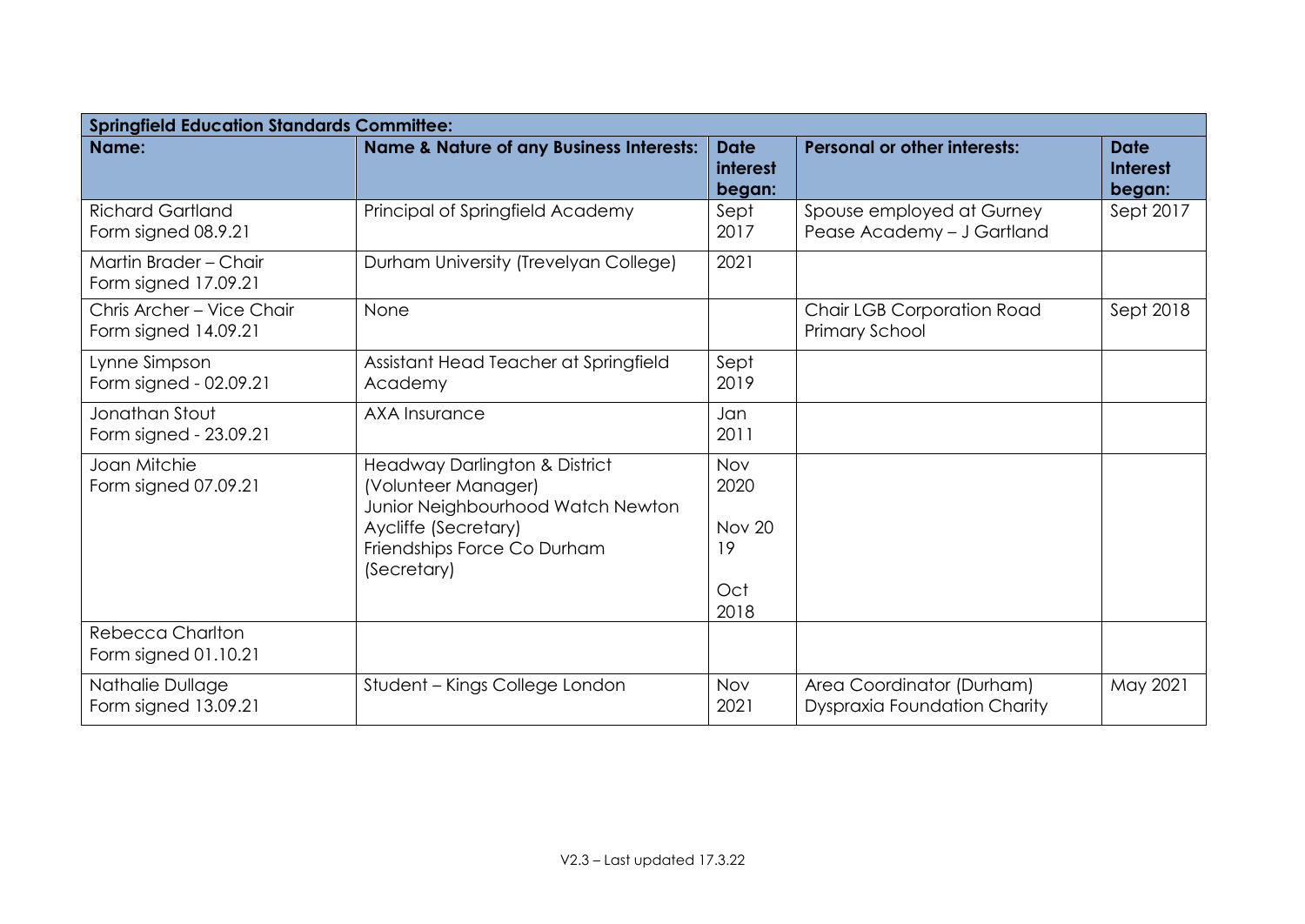|                                                        | <b>Beaumont Hill Academy - Education Standards Committee:</b>                                                      |                                          |                                                                                                                                                                                                                                                                    |                                          |
|--------------------------------------------------------|--------------------------------------------------------------------------------------------------------------------|------------------------------------------|--------------------------------------------------------------------------------------------------------------------------------------------------------------------------------------------------------------------------------------------------------------------|------------------------------------------|
| Name:                                                  | <b>Name &amp; Nature of any Business Interests:</b>                                                                | <b>Date</b><br><b>interest</b><br>began: | <b>Personal or other interests:</b>                                                                                                                                                                                                                                | <b>Date</b><br><b>Interest</b><br>began: |
| Caroline Green<br>Form signed - 15.10.21               | Executive Head of Beaumont Hill<br>Academy and Marchbank Free School<br>(EVAT)                                     | July<br>2019                             | Director - Ascent Trust                                                                                                                                                                                                                                            | Sept 2019                                |
| Elizabeth Bell - Chair<br>Form signed $-29.09.21$      | None                                                                                                               |                                          | Spouse occasionally used for<br>print/design services to ECAT                                                                                                                                                                                                      | 2016                                     |
| Kit Dixon<br><b>Vice Chair</b><br>Form signed 02.09.21 | Works for the Education and Skills Funding<br>Agency                                                               | Feb<br>2013                              | Has a child attending Beaumont<br><b>Hill Academy</b><br><b>ESC member Beaumont Hill</b><br>Academy (parent)<br>Chair of the Finance, Audit Risk<br>and Resources Committee<br>A relative is Head Teacher at<br>Houghton le Spring and Mill Hill<br>Nursery school | 2018<br>2015                             |
| Margaret Farrow<br>Form signed 01.09.21                | None                                                                                                               |                                          | North & South West Durham<br>Learning Federation<br>Hermitage Academy                                                                                                                                                                                              | Jan 2018<br>Sept 2019                    |
| Cllr Heather Scott - OBE<br>Form signed 08.10.21       | Leader of the Conservative Group -<br>Darlington Borough Council and Local<br><b>Councillor for Park West Ward</b> | 1976                                     | Trustee - Abbeyfield Darlington<br>Trustee - Friends of the Bowes<br>museum<br>Durham Fire Authority<br>Tees valley combined Authority<br>Scrutiny committee<br>Durham Police Panel                                                                                | Sept 2018                                |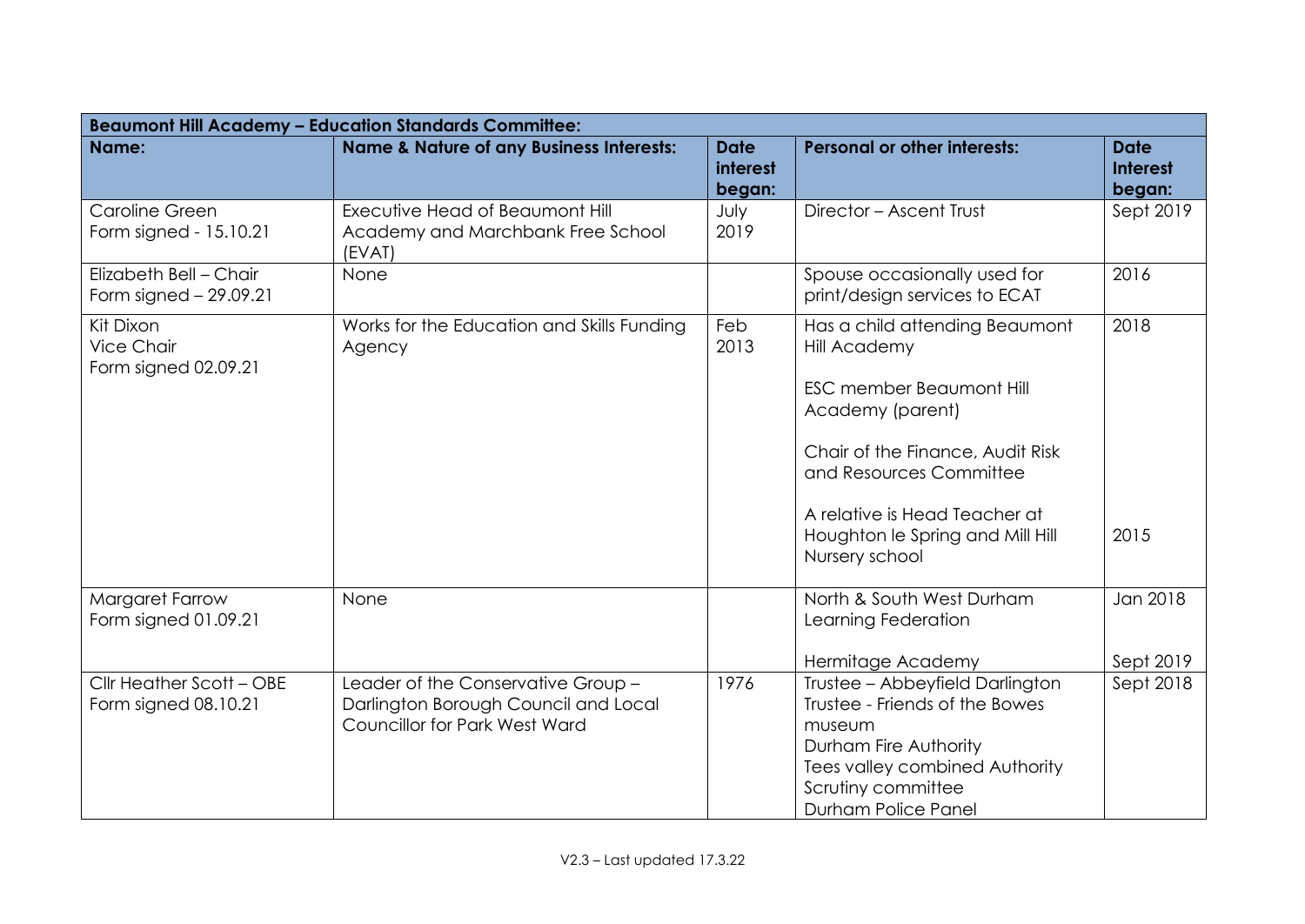|                                                                                                                 |                                                               |                    | Sister is Chair of Marchbank Free<br>School ESC (EVAT)                                                                                                          |                              |
|-----------------------------------------------------------------------------------------------------------------|---------------------------------------------------------------|--------------------|-----------------------------------------------------------------------------------------------------------------------------------------------------------------|------------------------------|
| Sam McCormick<br>Form signed 03.09.21                                                                           | HLTA at BHA (Staff Member of the ESC)                         | June<br>2020       |                                                                                                                                                                 |                              |
|                                                                                                                 |                                                               |                    |                                                                                                                                                                 |                              |
| Chris Ashford<br>Form signed 02.9.21<br>See also Trustee, Beaumont<br>Hill Academy and<br>Marchbank Free School | Multi Agency Trainer - Darlington<br>Safeguarding Partnership | <b>Dec</b><br>2014 | Charity Trusteeship - SAKS<br>Academy<br>A member of the Beaumont Hill<br><b>Education Standards Committee</b><br>(ESC) and Marchbank Free School<br><b>ESC</b> | Feb 2019<br><b>July 2018</b> |
| Jenny Joyce<br>Form signed 29.09.21                                                                             | Darlington Association on Disability (DAD)                    | Sept<br>2008       |                                                                                                                                                                 |                              |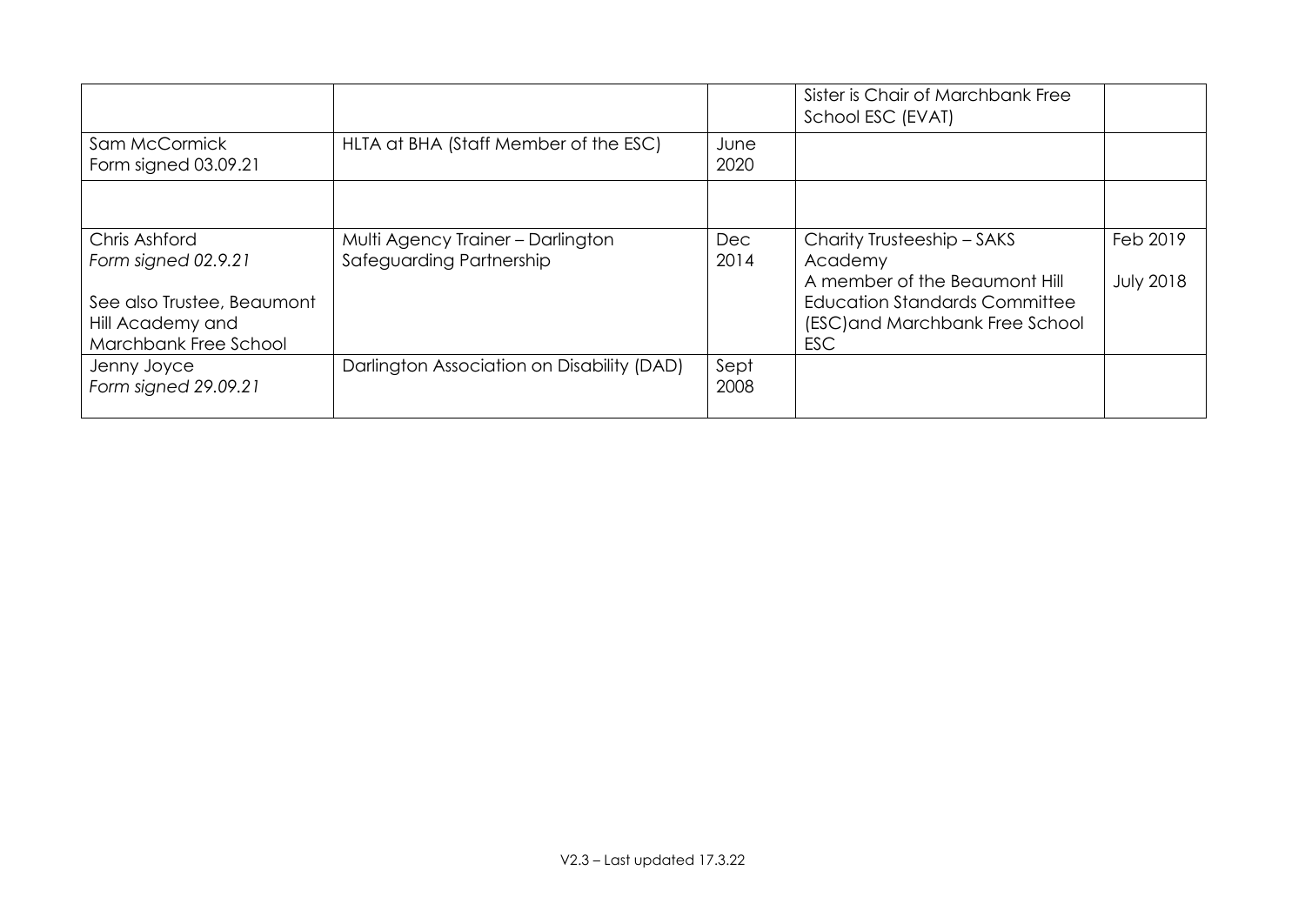|                                              | <b>Gurney Pease Academy Education Standards Committee:</b>         |                                   |                                                                                                               |                                          |  |
|----------------------------------------------|--------------------------------------------------------------------|-----------------------------------|---------------------------------------------------------------------------------------------------------------|------------------------------------------|--|
| Name:                                        | <b>Name &amp; Nature of any Business Interests:</b>                | <b>Date</b><br>interest<br>began: | <b>Personal or other interests:</b>                                                                           | <b>Date</b><br><b>Interest</b><br>began: |  |
| Alison Sinclair<br>Form signed 30.9.21       | Principal of Gurney Pease Academy                                  | 2014                              |                                                                                                               |                                          |  |
| Jenny Gregg - Chair<br>Form signed 17.09.21  | HLTA - Education Village Academy Trust                             | June<br>2007                      |                                                                                                               |                                          |  |
| Jenny Finn<br>Form signed 02.09.21           | Student - Teacher                                                  | Sept<br>2021                      |                                                                                                               |                                          |  |
| <b>Neil Scollick</b><br>Form signed 30.09.21 | Works for Lucozade                                                 | 2013                              | Parent - Has a child that attends<br><b>Gurney Pease Academy</b>                                              | 2019                                     |  |
| Rob Dodsworth<br>Form signed 15.10.21        | Works in the DfE                                                   | July<br>2019                      |                                                                                                               |                                          |  |
| Louis Bloomfield<br>Form signed 06.10.21     | Pricewater House Coopers LLP                                       | Sept<br>2018                      | Association of Taxation Technicians                                                                           | Dec 2020                                 |  |
| Laurence Ashley<br>Form signed 02.09.21      | Venator Materials PLC - Pigment /<br><b>Chemicals Manufacturer</b> | March<br>2020                     | Member of the Chartered Institute<br>of Chemical Engineers<br>Partner is a teacher at Ryhope<br>Junior School | June 2015<br>Sept 2020                   |  |
| David Ferrari<br>Form Signed 18.11.21        | Class Teacher - Gurney Pease Academy                               | Sept<br>2018                      | Membership in the National<br><b>Education Union</b>                                                          | Sept 2015                                |  |

| <b>Marchbank Free School Education Standards Committee:</b> |                                                                                |                                          |                                                                              |                                          |
|-------------------------------------------------------------|--------------------------------------------------------------------------------|------------------------------------------|------------------------------------------------------------------------------|------------------------------------------|
| Name:                                                       | <b>Nature of any Business Interests:</b>                                       | <b>Date</b><br><b>Interest</b><br>Began: | <b>Personal or other interests:</b>                                          | <b>Date</b><br><b>Interest</b><br>began: |
| Caroline Green<br>Form signed - 15.10.21                    | Executive Head of Beaumont Hill<br>Academy and Marchbank Free School<br>(EVAT) | July<br>2019                             | Director - Ascent Trust                                                      | Sept 2019                                |
| Liz McAllister - Chair<br>Form signed $-02.12.21$           | None                                                                           |                                          | Trustee - Healthwatch, Darlington<br>Trustee - Cockerton Methodist<br>Church | 2003<br>2000 (Many<br>$Years -$          |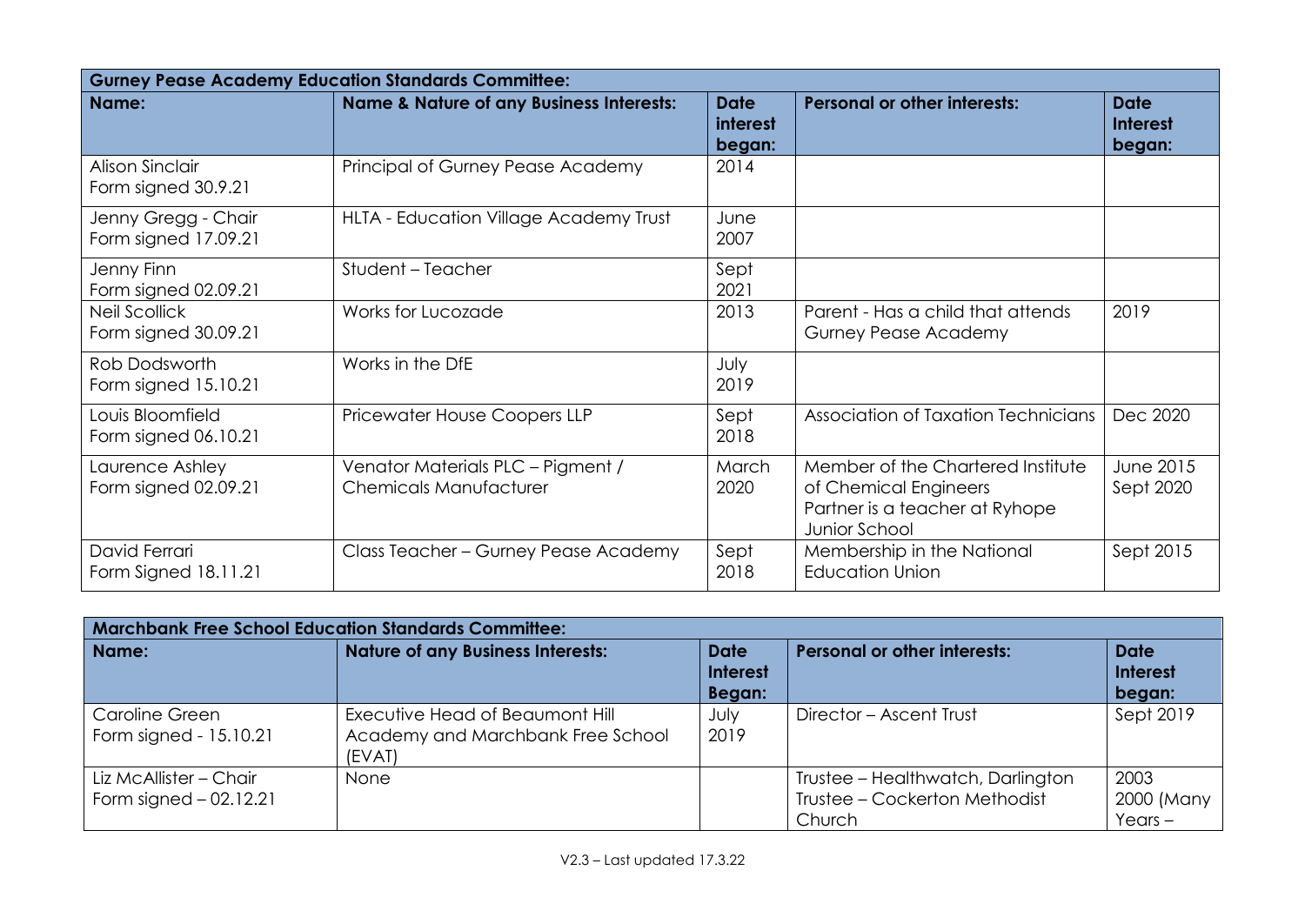|                                                                                              |                                                                        |                    | Sister – Heather Scott Darlington<br><b>Borough Council Leader</b>                                                                                           | Date<br>unknown)<br>2019     |
|----------------------------------------------------------------------------------------------|------------------------------------------------------------------------|--------------------|--------------------------------------------------------------------------------------------------------------------------------------------------------------|------------------------------|
| Nigel Little<br>Form signed - 04.10.21                                                       | None                                                                   |                    | Governor at Federation of Abbey<br>Schools<br>President of Darlington Rotary club                                                                            | Sept 2016<br>2010            |
| Wendy Turpin - Vice Chair<br>Form signed $-01.09.21$                                         | Compliance Officer - Education Village<br>Academy Trust (Casual Admin) | 2016               |                                                                                                                                                              |                              |
| Jenny Francis<br>Form signed 01.10.21                                                        | None                                                                   | 2017               | Grandmother of a child attending<br>Marchbank Free School                                                                                                    | 2017                         |
| Chris Ashford<br>Form signed 02.9.21<br>See also Trustee and<br><b>Beaumont Hill Academy</b> | Multi Agency Trainer - Darlington<br>Safeguarding Partnership          | <b>Dec</b><br>2014 | Charity Trusteeship - SAKS Academy<br>A member of the Beaumont Hill<br><b>Education Standards Committee</b><br>(ESC) and Marchbank Free School<br><b>ESC</b> | Feb 2019<br><b>July 2018</b> |
| Sally Raine<br>Form signed 23.09.21                                                          | Teacher at Marchbank Free School                                       | Sept<br>2014       |                                                                                                                                                              |                              |
| Kimberley Malcolm<br>Form signed 15.10.21                                                    | none                                                                   |                    | Cubs Leader 27 <sup>th</sup> Darlington Scouts<br>Trainee Karate Instructor                                                                                  | Sept 2018<br>Aug 2018        |
| David Hall<br>Form signed 01.10.21                                                           | 'Let's go Tess Valley' - (Transport)<br>Darlington Borough Council     | March<br>2019      | ESC Member for MFS and BHA                                                                                                                                   |                              |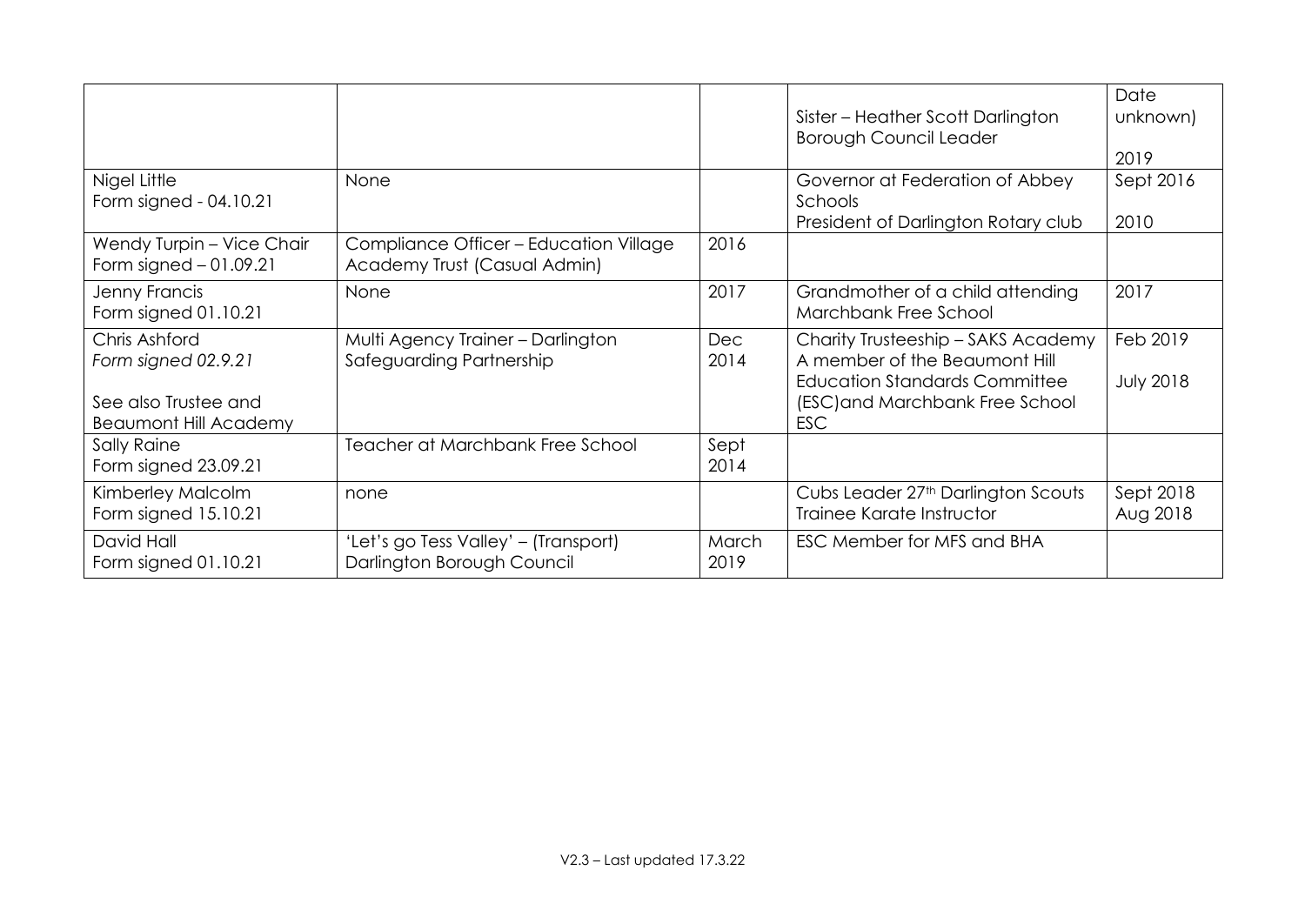|                                            | Senior partners and other employees of the Trust   |                                                 |                                                                                                                                                                                                                                                                   |                                          |  |  |
|--------------------------------------------|----------------------------------------------------|-------------------------------------------------|-------------------------------------------------------------------------------------------------------------------------------------------------------------------------------------------------------------------------------------------------------------------|------------------------------------------|--|--|
| Name:                                      | <b>Nature of any Business Interests:</b>           | <b>Date</b><br><b>Interest</b><br><b>Began:</b> | <b>Personal or other interests:</b>                                                                                                                                                                                                                               | <b>Date</b><br><b>Interest</b><br>began: |  |  |
| <b>Tess Wright</b><br>Form signed 15.10.21 | Head of School - Marchbank Free School             | 2019                                            |                                                                                                                                                                                                                                                                   |                                          |  |  |
| <b>Garry Powers</b><br>Form signed 29.9.21 | Finance Manager in EVAT                            |                                                 |                                                                                                                                                                                                                                                                   |                                          |  |  |
| Marie Roe<br>Form signed 10.02.21          | Chief Operating Officer - EVAT                     |                                                 | Trustee - Durham Action on Single<br>Homelessness (DASH)<br>Trustee - Advance Learning<br>Partnership - MAT<br>Chartered Institute of Personnel and<br>Development<br>Chartered Management Institute<br>Vice Chair - Parkside Academy's<br><b>Academy Council</b> | Sept 2020                                |  |  |
| Graham Watson<br>30.09.21                  | Data Manger                                        |                                                 |                                                                                                                                                                                                                                                                   |                                          |  |  |
| Steve Brown<br>01.10.21                    | Health and Safety and Premises Manager<br>for EVAT | 2012                                            | Treasurer (Darlington Branch) - The<br>Royal British Foreign Legion<br>Institute of Workplace and facilities<br>Management (Member)<br>Security Industry Authority (CCTV<br>Licence)                                                                              | Nov 2019<br>Oct 2006<br><b>Nov 2009</b>  |  |  |
| Clare Agar<br>Date signed 15.10.21         | Exams / Haughton Academy Office<br>Manager         | 2012                                            |                                                                                                                                                                                                                                                                   |                                          |  |  |
| Nicola Milne<br>Date signed 15.10.21       | <b>Estates and Contracts Manager</b>               | Sept 2021                                       | Co-opted governor, Ox Close<br>Primary School, Spennymoor                                                                                                                                                                                                         | Jan 2021                                 |  |  |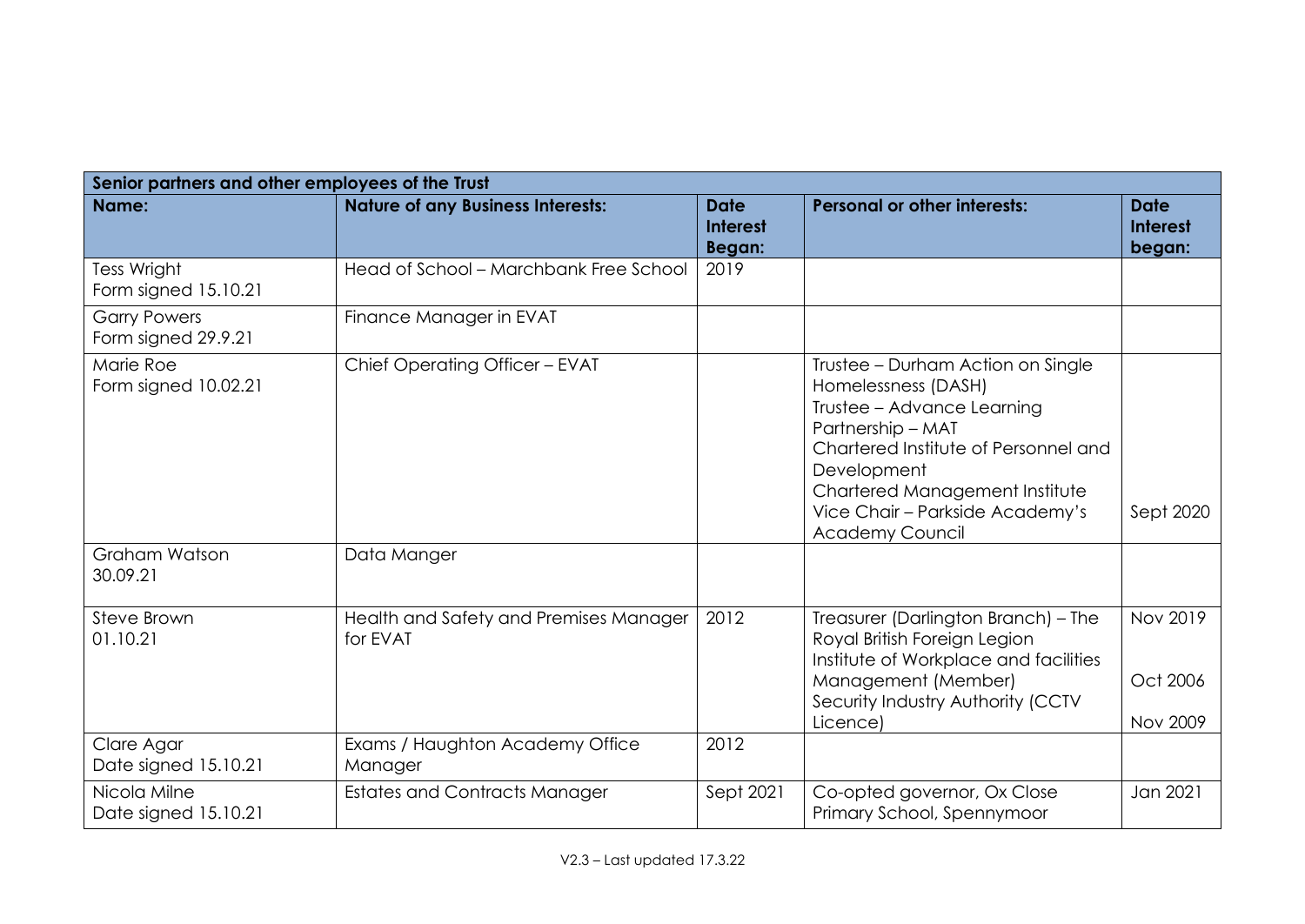| Governors / Trustees / members who have served in the last 12 months: |                                                                           |                                          |                                                             |                                           |  |  |  |  |
|-----------------------------------------------------------------------|---------------------------------------------------------------------------|------------------------------------------|-------------------------------------------------------------|-------------------------------------------|--|--|--|--|
| Name:                                                                 | <b>Nature of any Business Interests:</b>                                  | <b>Date</b><br><b>Interest</b><br>Began: | <b>Personal or other interests:</b>                         | <b>Date</b><br><b>Interest</b><br>ceased: |  |  |  |  |
| <b>Richard McMann</b><br>Form signed 01.9.21                          | Director - Learning Cognition and<br>wellbeing CIC                        | May<br>2018                              |                                                             | 3.12.21                                   |  |  |  |  |
| <b>Bill Oldfield</b><br>Form signed 15.10.21                          | Company Director OC Leisure LTD                                           | Oct<br>2018                              | Member of Gainford Village Hall<br>Committee                | 15.11.21                                  |  |  |  |  |
| <b>Jo Hull</b>                                                        | Office Manager at Marchbank Free<br>School                                |                                          |                                                             | 23.10.20                                  |  |  |  |  |
| John Perry                                                            | Civil Servant - Cabinet Office                                            | Oct<br>2018                              |                                                             | 11.12.20                                  |  |  |  |  |
| Cathy Knights                                                         | <b>Executive Officer</b>                                                  | April<br>2015                            |                                                             | 30.11.20                                  |  |  |  |  |
| Karen McCarron                                                        | None                                                                      |                                          | Parent of a child in Beaumont Hill<br>Academy               | 15.01.21                                  |  |  |  |  |
| Judith Amerigo                                                        | HR Manager - EVAT                                                         |                                          |                                                             | Feb 2021                                  |  |  |  |  |
| Kimberly Ivory                                                        | Partner / Director- Transitional HR LTD<br>Director at Optimum Skills LTD | 2020                                     |                                                             | June<br>2021                              |  |  |  |  |
| Michael Longstaff                                                     | <b>Employed Durham SKITT</b>                                              | 2017                                     |                                                             | <b>July 2021</b>                          |  |  |  |  |
| Graham Wood                                                           | Self Employed - MacWood Ltd                                               | July<br>2019                             | Child attending Haughton<br>Academy and Springfield Academy | <b>July 2021</b>                          |  |  |  |  |